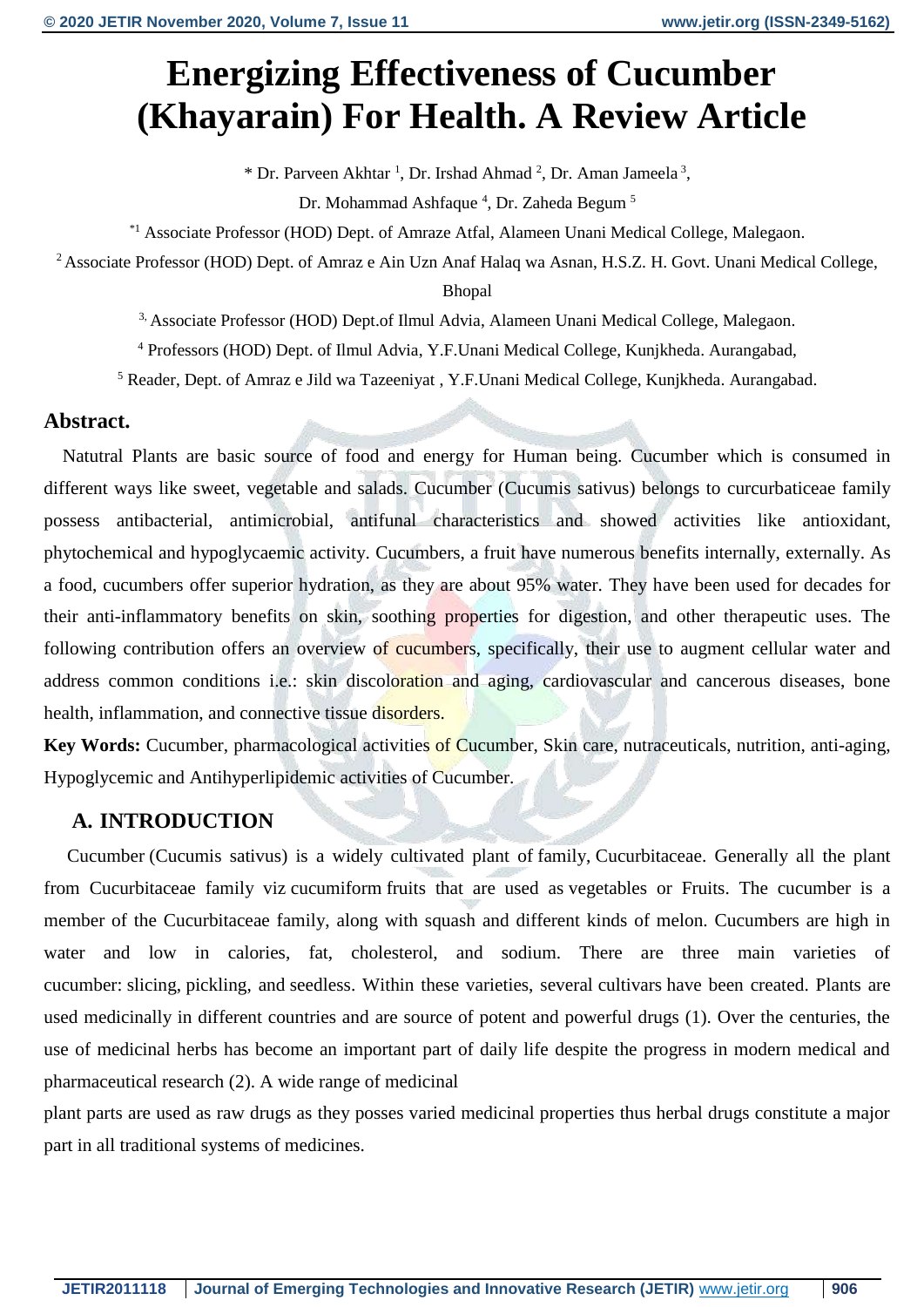





Plants above all other agents have been used for medicine from time immemorial because they have fitted the immediate personal need are easily accessible and inexpensive (3). Most plant used in treatment of digestion, diarrhea, constipation, toothache, flu, hepatitis, skin infection, diabetics. (4)

#### **B. PLANT DESCRIPTION**

 Cucurbitaceae is a plant family, also known as gourd family, which includes crops like cucumbers, squashes, luffas and melons. Cucurbits form an important and a big group of vegetables crops cultivated extensively in the subtropical and tropics countries. The family consists of about 118 genera and 825 species (5). Plants of this family have many medicinal and nutritional benefits (6). Cucumber is one of the monoecious annual crops in the Cucurbitaceae family that has been cultivated by man for over  $3$ , 000 years  $(7, 8)$ . With respect to economic importance, it ranks fourth after tomatoes, cabbage and onion in most of Asian countries (9). The phytochemical analysis of the plant show the presence of various chemical constituenst like tannins, cardiac glycosides, terpenoides, carbohydrates, resins, saponins and phytosterols. While other phytochemical like alkaloids, flavonoids, glycosides, steroidal terpenes and phylobatamins were found to be absent in all the extracts (14).

#### **C. Pharmacological activities of Cucumber.**

A profusion of research has focused on sustainable botanical ingredients as components in nutraceuticals and Cosmeceuticals. However, currently there is renewed interest in ethnobotany, and in researching through clinical trials the scientific basis behind cultural and indigenous uses of plants for medicinal uses. The results of these trials have many times stimulated new avenues in research on plants, vegetables and fruit ingredients and their possible uses within topical or supplement products. Along those lines, cucumber folk medicine includes treatment of diarrhea, gonorrhea, diabetes, hypertension and it has been used to detoxify, as an antiinflammatory, serum lipids regulator, antioxidant, and analgesic. While some of these uses remain unproven, there is accumulating research confirming cucumber's phytochemicals as potential chemopreventive and anticancer agents. Cellular dehydration, aging, damage and deterioration are human inevitabilities. Much scientific research has been devoted to decoding cellular processes to unlock methods that would halt, stave off or even transform natural, chronological aging. Indeed, some of the most exciting clinical findings on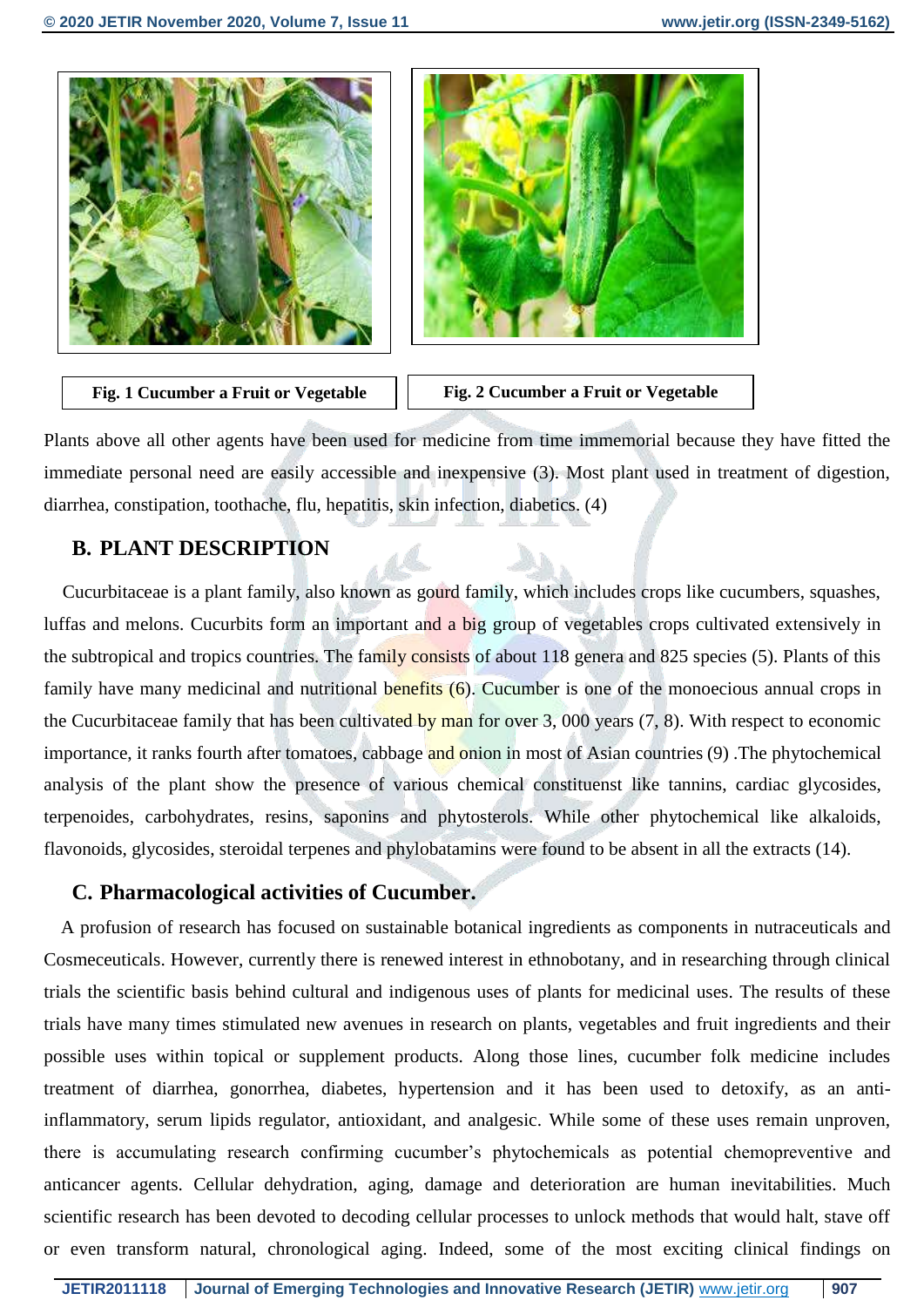phytochemicals have produced new knowledge on how to address old problems, such as with botanicals and photo-aging reactive oxygen species, or with cardiovascular disease and cancer.

#### **1. Cucumber as Nutrients.**

 Cucumber contains thiamin, riboflavin, niacin, vitamin B-6, and vitamin A. One cup of cucumber provides around 11 percent of the daily allowance for vitamin K. Cucumbers also contain lignans.



1 cup of raw sliced cucumber with peel, weighing around 52 grams (g) [contains:](https://ndb.nal.usda.gov/ndb/foods/show/2958) of water, 8 [calories,](https://www.medicalnewstoday.com/articles/245588.php) 0.34 g of protein, 0.06 g of fat, 1.89 g of carbohydrate, including 0.9 g of fiber and 0.87 g of sugar, 8 milligrams (mg) of calcium, 0.15 mg of iron, 7 mg of magnesium,  $12 \text{ mg of phosphorus}$ , 76 mg of potassium, 1 mg of sodium, 1.5 mg of vitamin C,4 micrograms (mcg) of [folate.](https://www.medicalnewstoday.com/articles/287677.php) Among the different cucumber varieties, highest moisture content was seen in English, Zucchini and Pranic healed cucumbers and the lowest moisture content was found in Holenarasipur and Dotted variety. Zucchini had the highest vitamin C, antioxidant activity, total phenolic. It was observed that Pranic treated samples showed better stability at room temperature and refrigerated storage (15).

## **2. Cucumber-Antimicrobial Activity**

Cucumber possesses poor activity against Pseudomonas Aeruginosa only (10). The cumber possess the antimicrobial activity against human pathogenic microorganisms used except E. coli and that the aqueous leaf extracts affected only three of the human pathogens (S. aureus, P. aeruginosa and S. typhi) (11). Research report of various scholar say that antimicrobial activity of seeds extract of five plants of Cucurbitaceae family Karella, Cucumber, Tinda, Kaddu, loki revealed that all the seeds extracts were very effective against Serratiamarcescens , E. coli, Streptococcus thermophilous, Fusariumoxysporium, Trichodermareesei while some extracts showed no inhibition against Aspergillus niger, Candida Albicans.(12) Antifungal potentials of the ethanol extract of Cucumis sativus Linn.(30μg/disc) were assessed against six fungus and (diameter of zone of inhibition) were compared with the activity of the standard drug, Griseofulvin (30μg/disc). At 80μg/disc, the ethanol extracts of Cucumis sativus Linn**. (**13)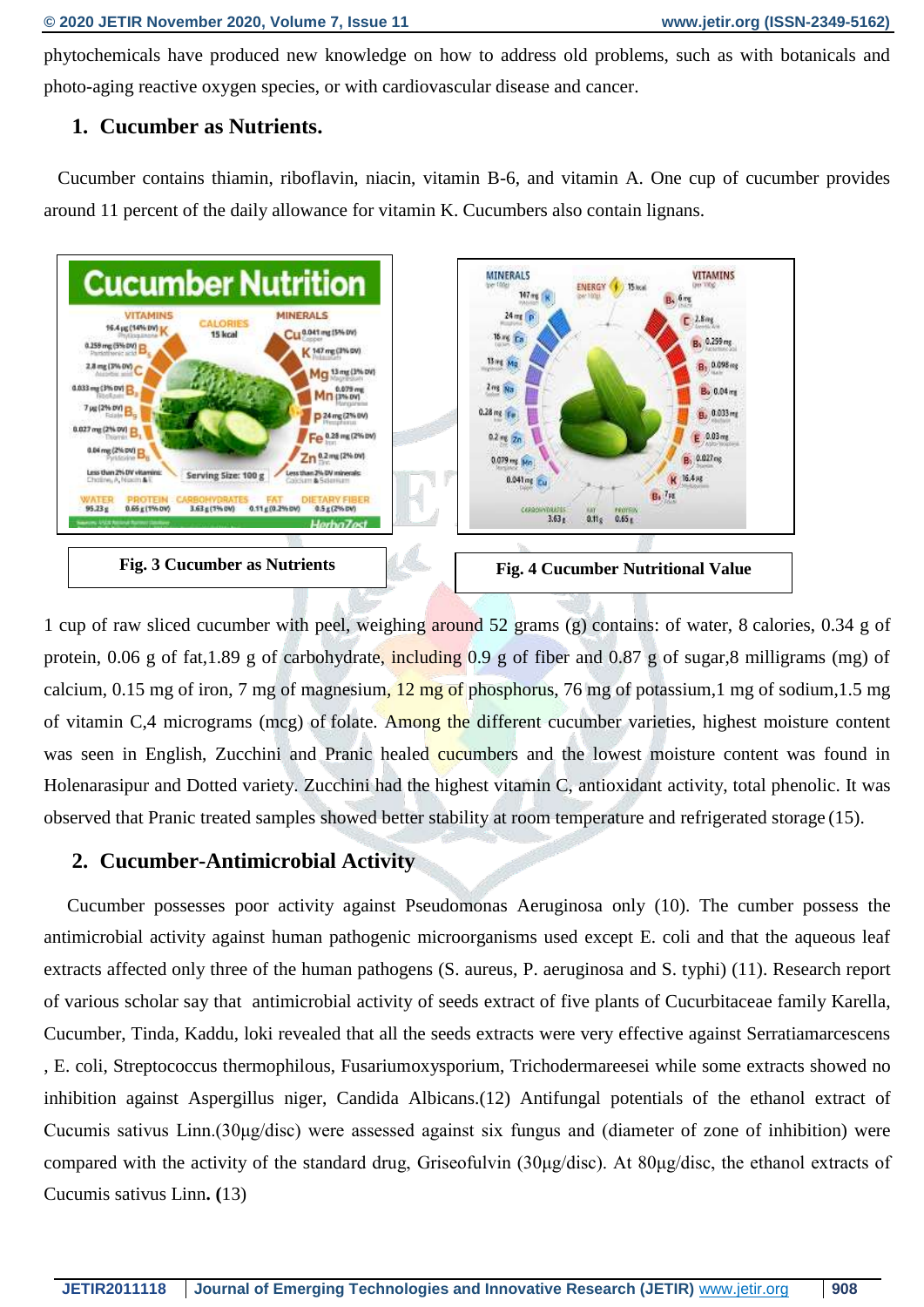### **3. Cucumber –A Cosmetic and Beautifier**

 Cucumbers do not only help to improve the body's health they can beautify as well. For centuries, women all over the world have used cucumber slices topically on their eyes to reduce signs of puffiness and dark shadows. It is also good for the skin in a toner, as it can soothe down irritation, redness and inflammation associated with summertime woes like sun burns and insect bites! Its high mineral content will also strengthen and beautify nails and hair if it is consumed on a regular basis.



**Fig. 5 Cucumber as Cleansing agent Fig. 6 Cucumber face Wash**

In short, it is one of the best natural beauty treatments around. The antioxidants and silica present in cucumber help to lighten the dark skin and rejuvenate tired, dull looking skin. So, before you head for that under-eye cream the next time, give cucumber a shot Puffy eyes never make for a pretty sight. In fact, they can make you look tired and older than your age. Late night outings, long hours of staring at your computer, allergies, high salt intake or even stress can cause your eyes to puff up. One easy way to battle them comprises of the use of cucumber slices. Cucumber makes for an excellent skin toner as well. Just mix it with a few drops of lemon, honey, or aloe Vera and apply on your skin. It will help open pores, leaving your skin supple and radiant. It is reported that regular intake of cucumber fruit promotes healthy hair growth. It is useful in skin problems, sunburn and also for curing swelling under the eye. Its juice is also efficient to soften the skin texture. Placing the two slice of cucumber on eyes for 10 minutes can decrease the inflammation significantly. It is also beneficial for curing skin infection like eczema. In sun stroke piece of cucumber are placed on the head so that the patient may breathe moistened air in order to neutralize heat of his body. Fruit is also considered important for weight loss. Traditionally seed were used to expel the intestinal worms and tapeworms. The remedy is carried out when mashed seeds mixed with sugar that should be taken before any meal. Leaves are boiled and mixed with cumin seeds, roasted and powdered, are administrated in throat infections in the doses of 30 grams or more (20)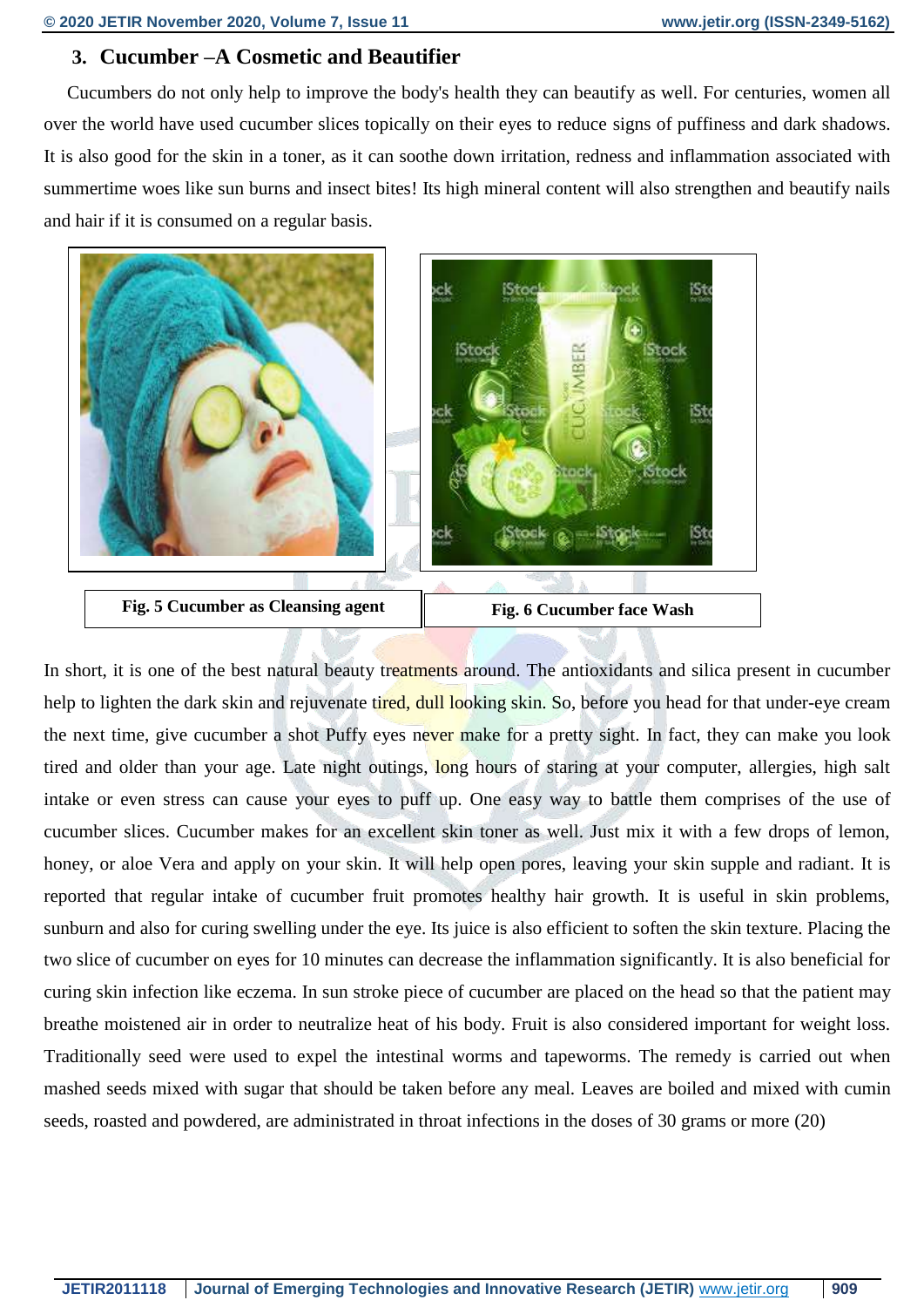# **4. Cucumber for Pregnant Women**

 Although cucumbers have their cons when it comes to pregnancy, here's a list of popular health benefits that may make you consider adding a small number of cucumbers in your pregnancy diet, especially if you're craving them.



(A) Enhances Skin Elasticity: If you're in your first trimester of pregnacy, we recommend adding a bit of cucumber to up your collagen intake and boost skin elasticity for your already-widening bump.

(B) Prevents Swelling: Cucumbers are a natural diuretic and eliminate [swelling](https://parenting.firstcry.com/articles/swelling-during-pregnancy/?ref=interlink) in the body by urination during pregnancy.

(C) Foetal Development: Let's not forget facts. Cucumbers come with [Vitamin C,](https://parenting.firstcry.com/articles/vitamin-c-in-pregnancy-importance-side-effects-more/?ref=interlink) B1, B2, B3, folic acid, zinc, potassium, magnesium, and iron, all of which are essential for fetal development, thus, preventing growth abnormalities in pregnancy and Delivery after birth.

(D) Bye-Bye Constipation: Cucumbers have high fibre content. That means, no more constipation or bouts of [haemorrhoids during your pregnancy.](https://parenting.firstcry.com/articles/haemorrhoids-piles-during-pregnancy-causes-symptoms-and-remedies/?ref=interlink)

**(E)** Boosts Immunity: Rich in vital antioxidants, cucumbers boost your immunity and prevent infections during pregnancy and after delivery.

**(F)** Cucumber has various sexual benefits. It helps to promote the level of testosterone in men. This is one of the main hormones in men that regulate sexual activities. Consuming cucumber helps in erection and hence improves sexual performance. Testosterone is also required for building muscles and bringing up a masculine figure.

# **5. Cucumber-Antioxidant Activity**

 The fruit extracts of yellow cucumber posses more antioxidant activity where it is not usually included in fruit salad but mostly used in Sambar, while green and white cucumbers are included in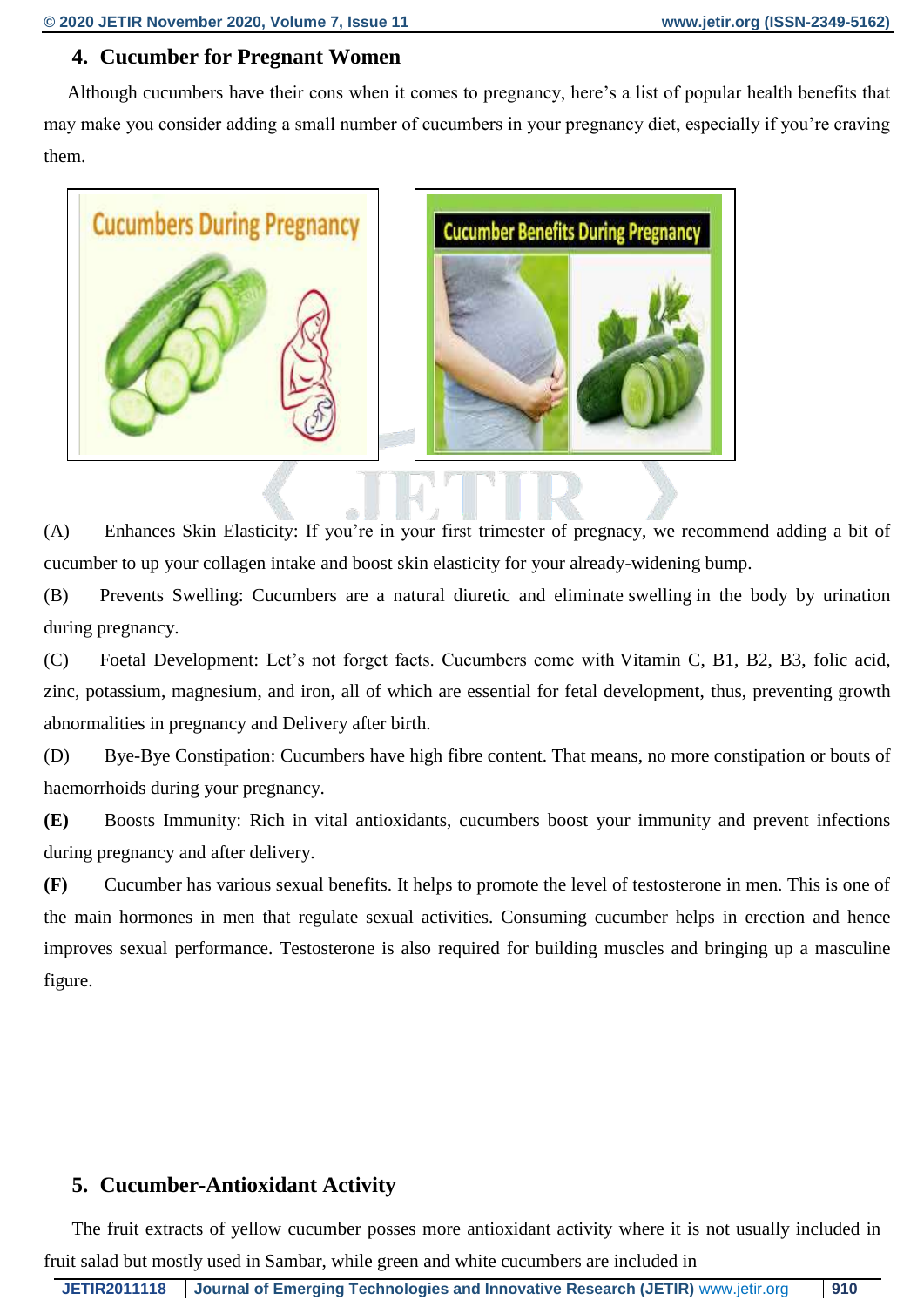

salads and eaten raw, by this investigation they suggested to use yellow cucumber in salads where it supply us with valuable antioxidants. It is well known that free radicals are one of the causes of several diseases. The result from in vitro antioxidant assays showed that three varieties of cucumber contain the significant antioxidant activity. The activity may be due to the presence of carotenoids, phenolic flavonoids, tannins, polyphenols and lycopene, found in it (22).

#### **6. Cucumber-Cytotoxic Activity**

 As a member of the Cucurbitaceae family of plants, cucumbers contain high levels of nutrients known as cucurbitacins, which may help prevent cancer by stopping cancer cells from proliferating and surviving. Cucumbers [contain cucurbitacins](http://www.whfoods.com/genpage.php?tname=foodspice&dbid=42) A, B, C, D, and E. There are currently no current anti-cancer therapies that utilize cucurbitacins. The cytotoxic activity of the ethanolic extracts of Cucumis sativus. In brine shrimp lethality bioassay, the ethanol extract showed lethality against the brine shrimp nauplii. It showed different mortality rate at different concentrations. From the plot of percent mortality versus log concentration on the graph paper, LC50 (μg/ml) and LC90 (μg/ml) of the ethanol extract of Cucumis sativus Linn.Were concluded respectively. (23) Cucumber contains lariciresinol, pinoresinol, and secoisolariciresinol 3 lignans that have a strong history of research in connection with reduced risk of several cancer types, including breast cancer, prostate cancer, uterine cancer, and ovarian cancer.

#### **7. Cucumber**- **Antacid & Carminative Activity**

 **T**he aqueous extract fruit pulp of C. sativa significantly neutralized acid and showed resistance against change in pH and also illustrate good carminative potential. The extract of C. sativa, has shown to possess significant carminative and antacid property. (24)

#### **8. Cucumber-Activity against Ulcerative Colitis**

 **T**he aqueous extract of Cucumis sativa Linn. Fruit in ulcerative colitis in laboratory animals. In this study, the aqueous extract of Curcumis sativa L. selected for screening against experimentally induced bowel disease. The extract of C. sativa, has shown to possess significant property against ulcerative colitis. (25)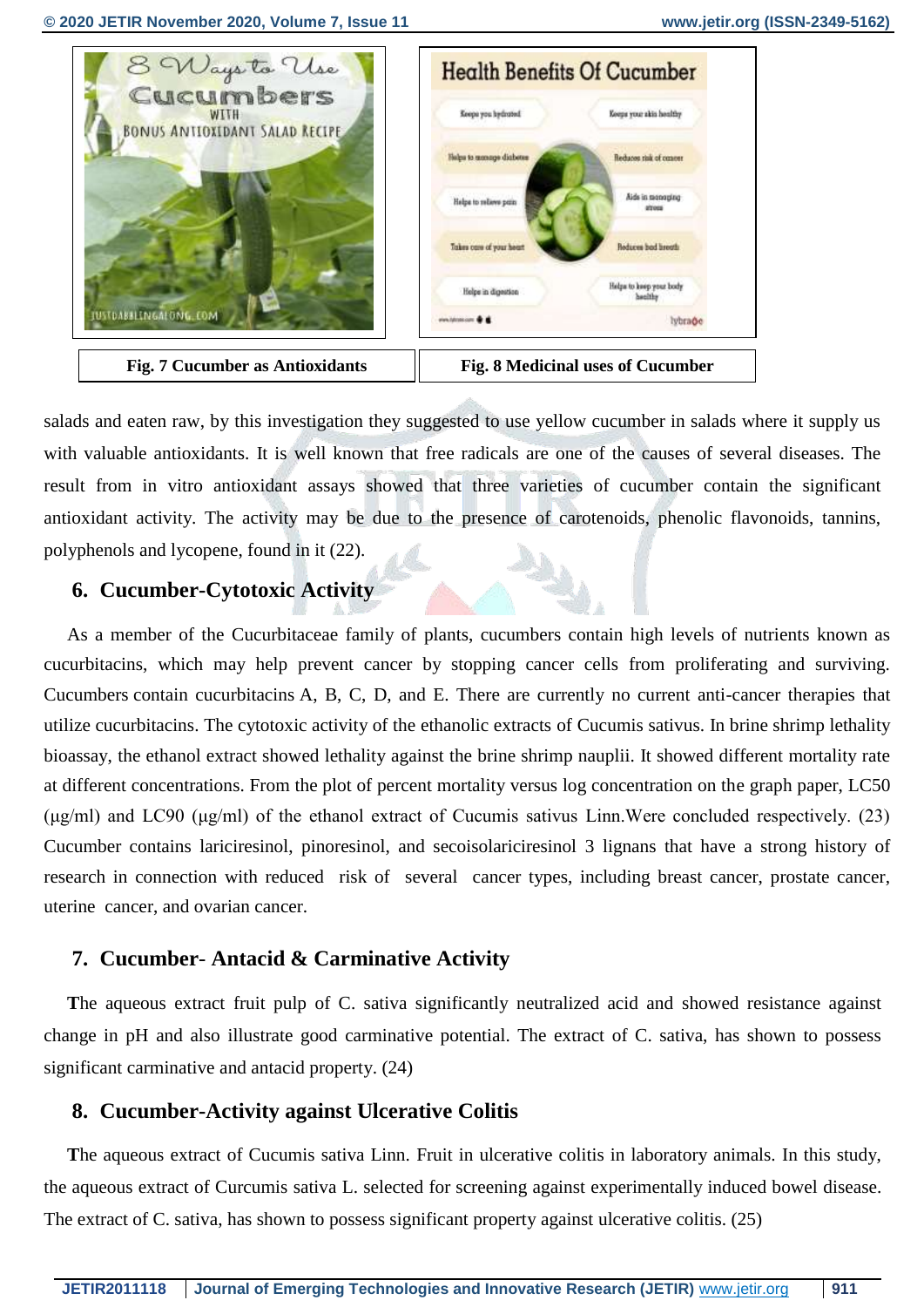### **9. Cucumber-Hepatoprotective Activity**

 **T**he effect of Cucumis sativa against cumene hydro peroxide induced- oxidative stress. They concluded that aqueous extract of Cucumis sativus acts as a Hepeto-protective and antioxidant agent against CHP-induced hepatotoxicity suggesting that antioxidants and radical scavenging components of Cucumis sativus fruit extract can easily cross the cell membrane and cope with the intracellular ROS formation. (26)

## **10.Cucumber-Hypoglycemic and Hypolipidemic Activity**

 It is investigated that cucumbers may help control and prevents diabetes. Cucumbers, like squash, gourd, melon, and other related foods, contain Cucurbita ficifolia, which [may help reduce](https://www.ncbi.nlm.nih.gov/pubmed/8569244) spikes in blood sugar. One theory is that the cucurbitans in cucumber [stimulate](https://www.ncbi.nlm.nih.gov/pmc/articles/PMC4441156/) insulin release and regulate the metabolism of a key hormone in the processing of blood sugar, hepatic glycogen. They also have a low score on the glycemic index, which means they provide important nutrients without adding [carbohydrates](https://www.medicalnewstoday.com/articles/161547.php) that can increase blood glucose. It is investigated that the Hypoglycemic and Hypolipidemic Effects of Cucumber in Alloxan Induced Diabetic Rats. It was concluded that the ethanol extracts of Cucurbitaceae family fruits, cucumber, white pumpkin and ridge gourd has significant anti hyperglycemic effects. They also have the capability to lessen the high lipid profiles. Ridge gourd has also significant effects to regain the depressed hepatic glycogen levels. Therefore, we believe that these fruits extracts can be useful, at least as an adjunct, in the therapy of diabetes, a condition in which hyperglycemia and hyperlipidemia coexist quite often (27). This veggie contains a hormone needed by the cells of the pancreas for producing insulin. Researchers found that some compound called sterols in cucumber may help reduce cholesterol levels. Cucumber contains Si and S and thus a regular intake of cucumber can help promote healthy hair growth. For best results, mix cucumber juice with the juices of carrot, lettuce or spinach.

## **11.Cucumber- Wound Healing Activity**

 The research scholar was studied on pharmacological evaluation of wound healing potential of Cucumis sativus. They concluded that aqueous extracts of Cucumis sativus have good effectiveness on wound healing. Herbal paste preparation showed significant (P<0.05) enhancement on maturation, wound contraction and epithelialisation (28).

## **12.Cucumber-Electrolytes Replenishes**

 There are many ways in which cucumbers promote the general health of the body. Firstly, because cucumbers are mostly water, they are able to help the body stay hydrated, which is one of the most important things that anyone can do for their own health. Compounds in the cucumber have been shown to help lower blood pressure, which also lowers the risk of many serious complications like heart disease, kidney and eye problems and strokes. And because of their high vitamin and mineral content, they can also help avoid nutrient deficiencies and keep the body functioning at its best.

 Consisting mostly of water, and containing important electrolytes, cucumbers can help prevent dehydration during the hot summer months like April, May or during and after a workout. Adding cucumber and [mint](https://www.medicalnewstoday.com/articles/275944.php) to water can increase water consumption by making it more attractive to drink. Dehydration is important for many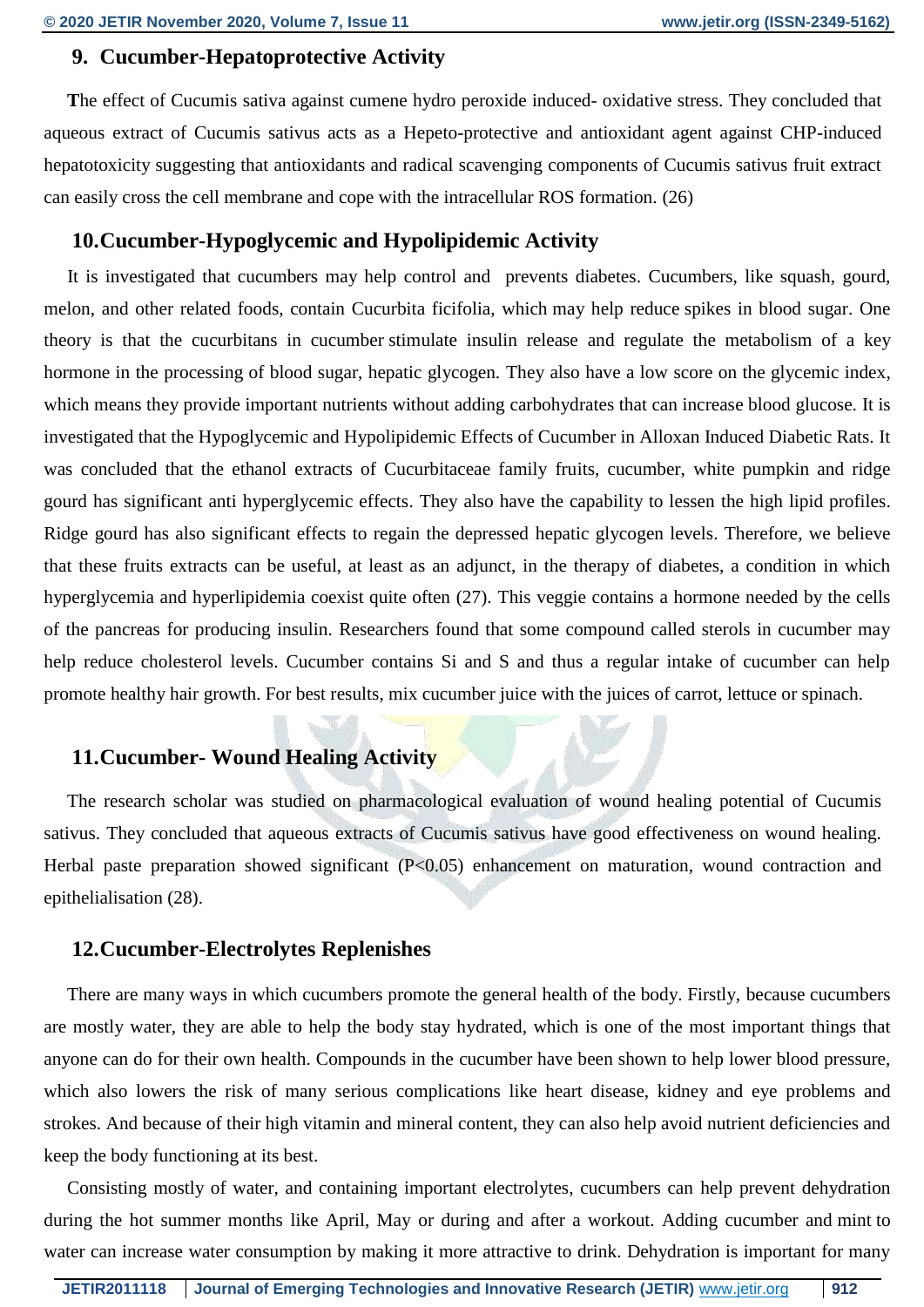#### **© 2020 JETIR November 2020, Volume 7, Issue 11 www.jetir.org (ISSN-2349-5162)**

things including maintaining a healthy intestine, preventing [constipation,](https://www.medicalnewstoday.com/articles/150322.php) and avoiding [kidney stones.](https://www.medicalnewstoday.com/articles/154193.php) Cucumbers have mild diuretic property, which perhaps attributed to their free-water, and K and low Na content. This helps in checking weight gain and high blood pressure. The water content of cucumber acts as a diuretic. It encourages the elimination of waste products from the body through urination. Regular intake of cucumber helps to dissolve bladder or kidney stones. Due to its low calorie and high water content, cucumber is an ideal diet for people who looking for weight loss.



#### **13.Cucumber-In Bone health formation**

 A sufficient intake of [vitamin](https://www.medicalnewstoday.com/articles/195878.php) K has been [associated with](https://www.ncbi.nlm.nih.gov/pubmed/17906277) healthy bones that are less likely to [fracture.](https://www.medicalnewstoday.com/articles/173312.php) One cup of cucumber provides 8.5 micrograms (mcg) of vitamin K. The Office of Dietary Supplements [recommends](https://ods.od.nih.gov/factsheets/VitaminK-HealthProfessional/) that women aged 19 years and over consume 90 mcg of vitamin K each day, and men 120 mcg. It also contains [calcium.](https://www.medicalnewstoday.com/articles/248958.php) Vitamin K helps improve calcium absorption. Together, these nutrients donate to good bone health. They surprisingly have a high amount of vitamin K, provides  $\sim 17 \mu$ g of this vitamin/ 100 g. Vitamin-K has been found to have a potential role in bone strength by promoting osteotrophic activity.

#### **14.Cucumber –In Cardiovascular health**

 In American and European Counties people eat more fiber, as this can help prevent a buildup of [cholesterol](https://www.medicalnewstoday.com/articles/9152.php) and the cardiovascular problems that can result from this. Cucumbers are good sources of fiber, particularly in the skin. They also provide [potassium](https://www.medicalnewstoday.com/articles/287212.php) and [magnesium.](https://www.medicalnewstoday.com/articles/286839.php) The American Health Association also recommends reducing sodium and [increasing potassium intake](http://www.heart.org/HEARTORG/Conditions/HighBloodPressure/MakeChangesThatMatter/How-Potassium-Can-Help-Control-High-Blood-Pressure_UCM_303243_Article.jsp#.WeoQihNSz_R) to help prevent [high blood pressure.](https://www.medicalnewstoday.com/articles/159283.php) The cucurbitacins in cucumber may also [help prevent](https://www.ncbi.nlm.nih.gov/pmc/articles/PMC4441156/) atheroslcerosis.

#### **15.Cucumber-Analgesic and Anti-inflammatory agent**

 Cucumbers are believed to have [anti-inflammatory benefits.](https://www.ncbi.nlm.nih.gov/pmc/articles/PMC4441156/) Used directly on the skin, sliced cucumber has a cooling and soothing effect that decreases swelling, irritation, and [inflammation.](https://www.medicalnewstoday.com/articles/248423.php) It can alleviate sunburn. Placed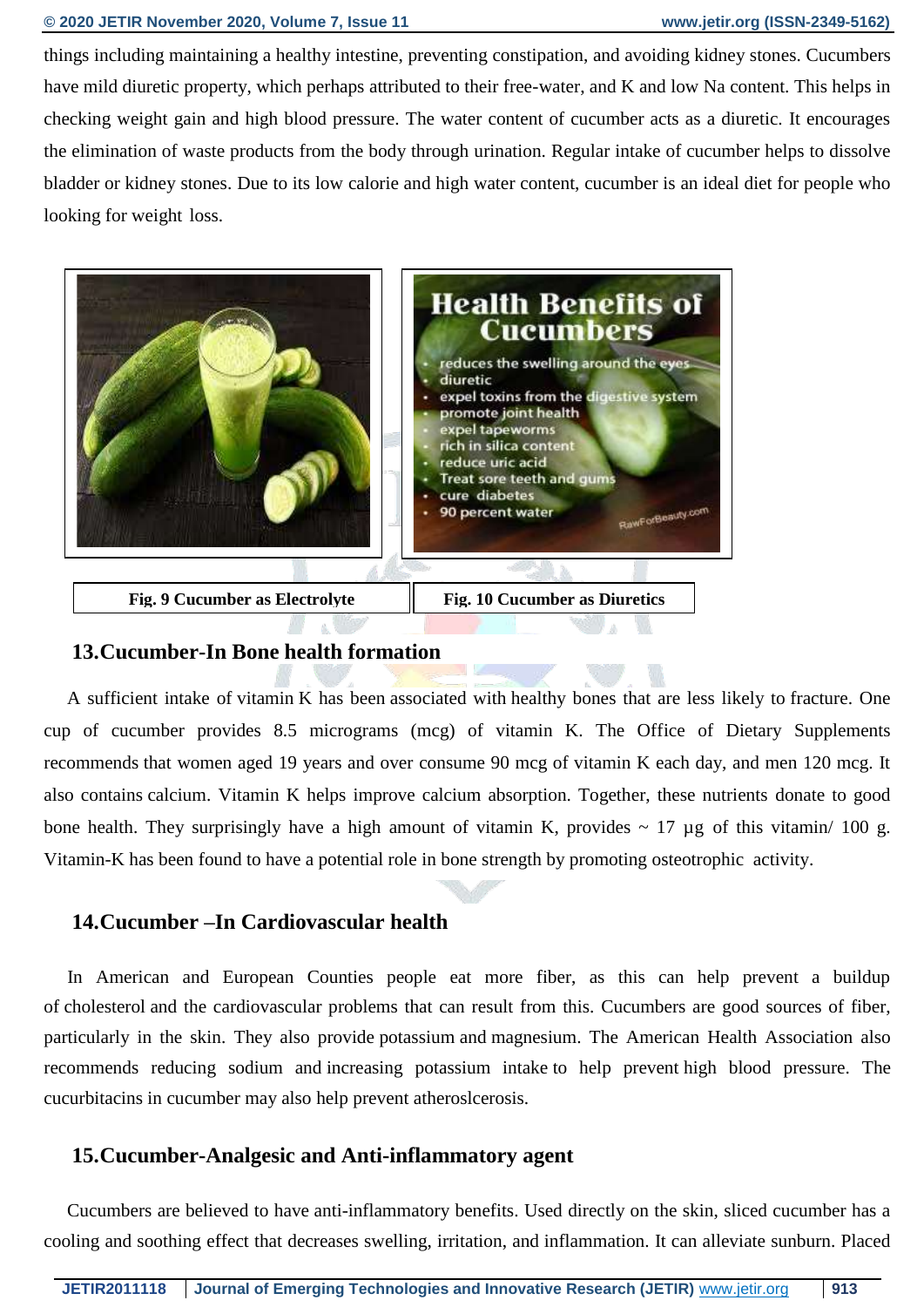on the eyes, they can help decrease morning puffiness. Cucumber is an excellent source of silica which is known to help promotes joint health by strengthening the connective tissues. Cucumber is a best ingredient for gout pain relief. When mixed with carrot juice, they can relieve gout and arthritis pain by lowering the uric acid levels.

#### **16.Cucumber- In weight loss**

 There are many ways in which cucumbers help aid weight loss. To begin with, they are low in calories but high in fiber, so eating them can help curb the appetite naturally and make it easier to cut down on food intake without being plagued by hunger pains. Cucumbers also improve digestion because of their high fiber content, and good digestion has been linked in numerous studies to easier weight loss. Lastly, it also detoxifies the body, which boosts energy levels and makes it easier to be active, which is helpful if someone is trying to achieve their weight loss goals.



#### **D. CONCLUSION**

 Cucumbers are literally one of the most versatile fruits as it can be used topically, internally and also for mood stability when modulating stress. Early research shows that its phytochemicals may provide cancer drugenhancing activity while it staves off cardiovascular disease. In addition to its soothing properties and digestive benefits, cucumbers fortify cells so they may retain hydrated and work at the highest levels, and may slow agerelated cellular deteriorations. Because of its known therapeutic value, more study on cucumber is warranted, which will likely open even more scientific avenues of study and discussion. Cucumber (C. sativus) fruit is a source of the secondary metabolites, that is, alkaloids, flavonoids, Terpenoids, Tannins, Saponins, steroids, phenols, glycosides, reducing sugars, etc. Cucumber fruit may play vital role in preventing various diseases such as inflammation, bacterial infection, lipid peroxidation, fever, constipation, etc. The anti-inflammatory, antibacterial, antioxidant, analgesic and anti-constipation may be due to the presence of the above mentioned phytochemicals especially flavonoid, alkaloids and proximate constituents. Thus, it is expected that the important phytochemical properties and proximate compositions identified in this study in the homogenate of cucumber fruit will be helpful in the copping of different diseases. Cucumis sativus exhibited strong activities against a wide range of parameter which means that it contains compounds which have broad spectrum of activity.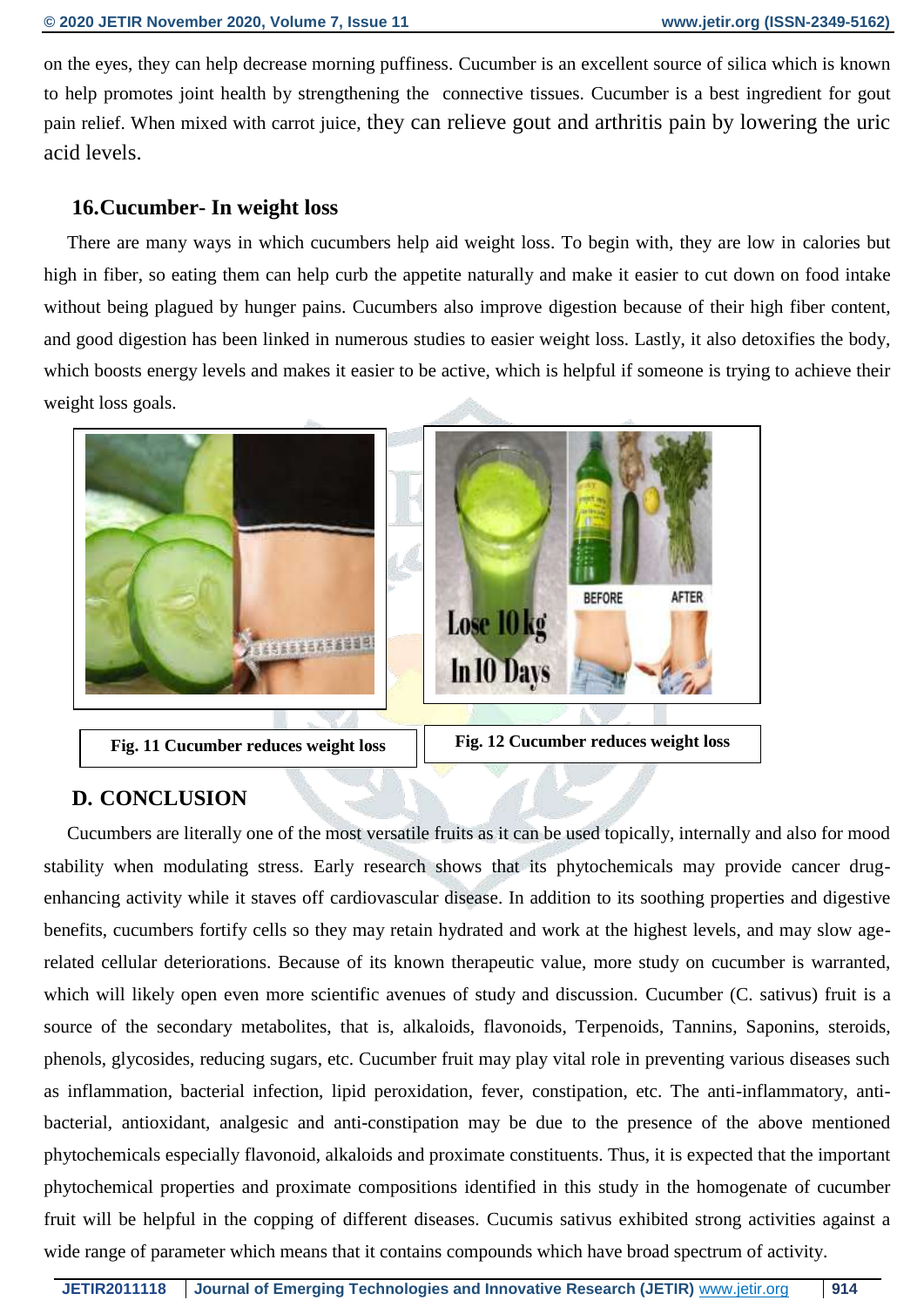#### **REFFERENCES**

- 1. J. Shrivastava, J. Lambart and N. Vietmeyer. Medicinal Plants: An expanding role in development. World bank Technical paper. No.320.1996.
- 2. Mazid Mohd., T. A. Khan and F. Mohammad. Medicinal Plants of Rural India: A review of use of medicinal plant by Indian Folks. Indo Global J. of Pharm. Sci.; 2(3): 286-304, 2012.
- 3. P.K. Mukherjee. Quality control of herbal drugs an approach to evaluation of botanical. Business Horizon Pharmaceutical Publishers,; 13, 2008.
- 4. H. Saeed. Traditional and Medicinal Uses of Plants of Dunyapur District Lodhran. International Journal Of Advance Research 5(1): 1823-1827, 2017.
- 5. R.Roopashree, S.Dang, and N.C. Rani, Antibacterial activity of antipsoriatic herbs: Cassia tora, Momordica charantia and Calendula officinalis. International Journal of Applied Research in Natural Products.1 (3) 20-28, 2008.
- 6. N.S.Gill and M.Bali. Isolation of antiulcer Cucurbitane type triterpenoid from the seeds of Cucurbitapepo. Research Journal of Phytochemistry: Vol. 5 (2) 70-79, 2011.
- 7. Adetula O, Denton L. Performance of vegetative and yield accessions of cucumber (Cucumis sativa L.) Horticultural Society of Nigeria (HORTSON) Proceedings of 21st annual conference 10-13 Nov, 2003.
- 8. LU. Okonmah. Effects of different types of staking and their cost effectiveness on the growth, yield and yield components of cucumber (Cucumis sativa L). Int. J. of Agric. Sci.1(5): 290-295, 2011.International Academic Journals, Germany
- 9. E. K. Eifediyi, and S. U. Remison, Growth and yield of cucumber (Cucumis sativum L.) as influenced by farm yard manure and inorganic fertilizer. J. Plant Breeding and Crop Sci. 2(7): 216-220, 2010.
- 10. D. A. Khan, F. Hassan, H. Ullah, S. Karim, A. Baseer, M. A. Abid, M. Ubaid, S. A. Khan and G. Murtaza. Antibacterial Activity of Phyllantus Emblica, Coriandrum Sativum, Culinaris Medic, Lawsonia Alba And Cucumis Sativus. Acta Poloniae Pharmaceutical and Drug Research, 70(5): 855- 859, 2013.
- 11. G. G. E. Osuagwu and F. O. Ejikeme. The Antimicrobial Activity of the Leaves of Some Wild Cucurbitaceae Species from South-East Nigeria. Human Journals Research ArticleMarch 2(4): 2015.
- 12. A. Sood, P. Kaur and R. Gupta. Phytochemical Screening and Antimicrobial Assay Of Various Seeds Extract Of Cucurbitaceae Family. International Journal of Applied Biology and Pharmaceutical Technology, 3(3): 401-409, 2012.
- 13. J. Mallik, R. Akhter. Phytochemical Screening and In-vitro Evaluation of Reducing Power, Cytotoxicity and Anti-Fungal Activities of Ethanol Extracts of Cucumis sativus. International Journal of Pharmaceutical & Biological Archives, 3 (3): 555-560, 2012.
- 14. A.Sood, P. Kaur and R. Gupta. Phytochemical Screening and Antimicrobial Assay Of Various Seeds Extract Of Cucurbitaceae Family. International Journal of Applied Biology and Pharmaceutical Technology, 3(3): 401-409, 2012.
- 15. T. Keerthika, C. S. Devaki, F. Suma and A. Urooj. Studies on the Nutritional and Quality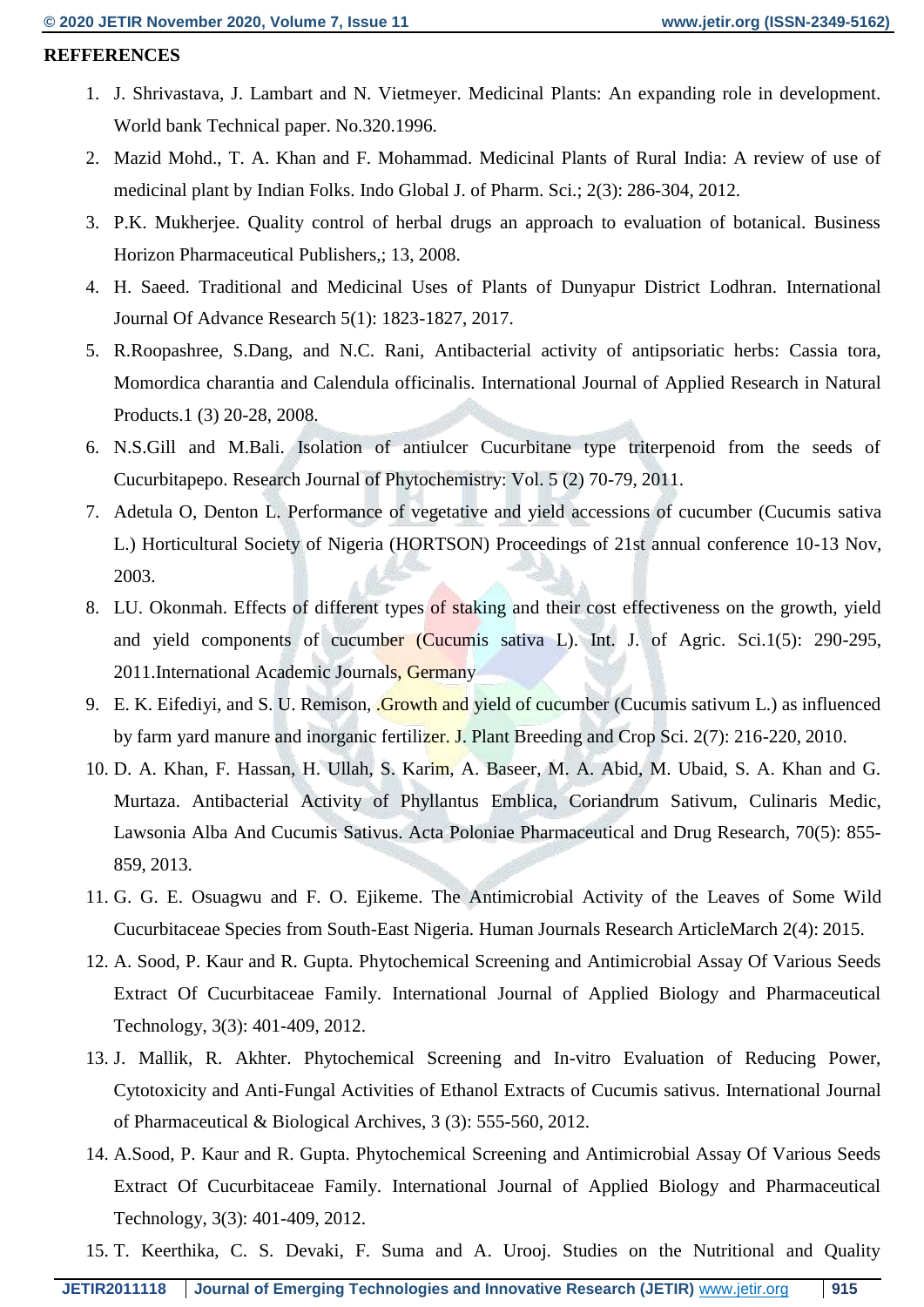Characteristics of Cucumis Sativus Varieties. Agricultural Science Research Journal Vol. 6(4): 79 – 85, 2016.

- 16. M. Golabadi, P. Golkar and A.R Eghtedary. Assessment of genetic variation in cucumber (Cucumis sativus L.) genotypes. European Journal of Experimental Biology, 2 (5):1382-1388, 2012.
- 17. Z. Khan, A. H. Shah, R. Gul, A. Majid, U. Khan, H. Ahmad. Morpho-agronomic characterization of cucumber germ plasm for yield and yield associated traits. International Journal of Agronomy and Agricultural Research (IJAAR) ISSN: 2223-7054 (Print) 2225-3610 (Online) 6(1), 1-6, 2015.
- 18. A. Nair, B. H. Carpenter, L. K. Weieneth. Effect of Plastic Mulch and Trellises on Cucumber Production in High Tunnels. 2012.
- 19. E.C. Enujeke**.** Growth and yield responses of cucumber to five different rates of poultry manure in Asaba area of Delta state, Nigeria. International Research Journal of Agricultural Science and Soil Science (ISSN: 2251-0044) 3(11) 369-375, November, 2013.
- 20. Dr. A. Shrivastava, Dr.S. Roy. Cucurbitaceae: An Ethnomedicinally Important Vegetable Family. Journal of Medicinal Plants Studies**.** 1(4 **)**:16-20, ISSN: 2320-3862, 2013.
- 21. W. Kashif, Q. M. Kamran, M. S. Jilani. Effect of Different Nitrogen Levels on Growth and Yield of Cucumber (Cucumis sativus L.). J. Agric. Res. 46(3): 259-266, 2008.
- 22. L. Kumara swamy. A comparative study on antioxidant activities of three cultivars of Cucumis sativus (Linn). International Journal of Research in Biotechnology and Biochemistry, 2016.
- 23. J. Mallik., R. Akhter. Phytochemical Screening and In-vitro Evaluation of Reducing Power, Cytotoxicity and Anti-Fungal Activities of Ethanol Extracts of Cucumis sativus. International Journal of Pharmaceutical & Biological Archives; 3(3): 555-560, 2012.
- 24. S. Sharma., J.Dwivedi, S.Paliwal. Evaluation of antacid and carminative properties of Cucumissativus under simulated conditions. Scholars Research Library Der Pharmacia Lettre, 4(1): 234-239, 2012.
- 25. K.Patil., A Kandhare., D Bhise. Effect of aqueous extract of Cucumis sativus Linn. Fruit in ulcerative colitis in laboratory animals. Asian Pacific Journal of Tropical Biomedicine: 962-969, 2012.
- 26. H. Heidari, M. Kamalinejad, M.Eskandari. Hepatoprotective activity of Cucumis sativus against cumenehydro peroxide induced-oxidative stress. Research in Pharmaceutical Sciences, 7(5): 936-939, 2012.
- 27. R. Sharmin., M. Khan., M.Akhter, A. Alim., A. Islam., and M. Ahmed. Hypoglycemic and Hypolipidemic Effects of Cucumber, White Pumpkin and Ridge Gourd in Alloxan Induced Diabetic Rats. J. Sci. Res. 5 (1), 161-170.
- 28. K. Patil., A. Kandhare., D. Bhise. Pharmacological evaluation of ameliorative effect of aqueous extracts of Cucumis sativusL.fruit formation on wound healing in Wister rats. Chronicles of young scientists. 2(4), 207- 213, 2012.
- 29. S.Çanakci-Gülengül, T. Yildiz and D. Deveci. Some physiological and biochemical responses to copper Of detached cucumber (Cucumis sativus l.) Cotyledons Prefloatedin salicylic acid. Pak. J. Bot., 49(2): 487-492, 2017**.**
- 30. Mukherjee, P. K., et al. Phytochemical and therapeutic potential of cucumber. Fitoterapia. 2013; 84:227-236.
- 31. The World's Healthiest Foods. Whfoods.org. Cucumbers. Retrieved from